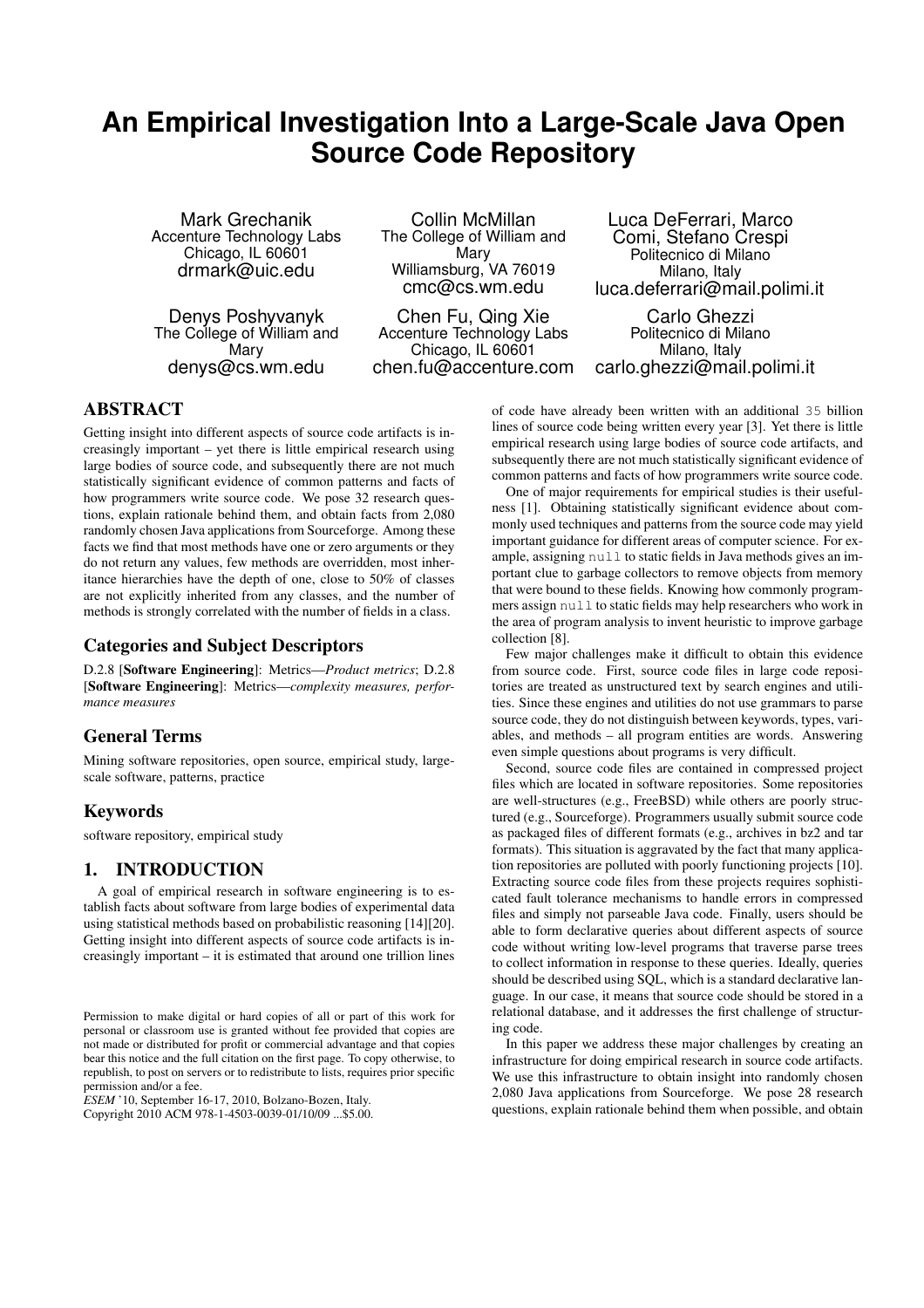SELECT COUNT $(*)$  AS tot Null Ass FROM expression AS el, expression AS e2, identifier AS i WHERE e1. operator = 'assign ' AND e1. op2 = ' null ' AND e1.  $op1=e2$ . id AND  $e2$ . identifier = i. id AND EXISTS  $(SELECT * FROM declaration AS d, decl_modifiers$ AS dm WHERE d.  $id = i$ . decl AND dm. declaration =d. id AND dm. modifier  $=$ ' static ')

Figure 1: An example of SQL statement that obtains information on the number of null assignments to static fields.

different facts from subject applications. Among these facts we find that most methods have one or zero arguments or they do not return any values, few methods are overridden, most inheritance hierarchies have the depth of one, close to 50% of classes are not explicitly inherited from any classes, and the number of methods is strongly correlated with the number of fields in a class.

#### 2. IMPLEMENTATION

In this section we briefly describe how we implemented the infrastructure that we use to obtain answers to research questions.

#### 2.1 Crawlers

The infrastructure consists of two crawlers: *Archiver* that populated the infrastructure's repository by retrieving from Sourceforge more than 30,000 Java projects (some of these projects turned out to be empty) that contain close to 50,000 submitted archive files, which comprise the total of 414,357 files. From these projects we randomly chose 2.080 to study in this paper. *Walker* traverses infrastructure's repository, opens each project by extracting its source code from zipped archive, and applies a parser to the extracted source code. Both crawlers are multithreaded, the Archiver is written in Scala and the Walker is written in Java.

To extract program entities from Java programs we used Sun's class JavaCompiler to parse these programs and build parse trees<sup>1</sup>. Once a parse tree is produced, it is traversed and the content of its nodes is stored in the database. The database contains 71 tables and 278 attributes, and its schema is designed to match (non)terminals of the Java grammar. The database is publicly available<sup>2</sup> for researchers to obtain results for queries that they will state and code using SQL. With this database, our results can be replicated by others researchers.

## 2.2 Using SQL to State Research Questions

Using SQL enables users to state research questions about Java programs without writing specialized programs that translate these questions into parse tree navigation procedures. Users should know the database schema, understand its relations to the Java grammar, and of course, translate questions from plain English into SQL. For example, the question of how commonly programmers assign null to static fields is translated in the SQL statement that is shown in Figure 1.

## 3. EMPIRICAL EVIDENCE

In this section we state research questions (RQs) and describe the results that we obtain to answer these questions. Table 1 lists RQs that address how programmers use Java language features in their programs. The numbers next to paragraphs below corresponds to the numbers of rows in the Table 1.

## 3.1 Classes and Packages

1. We collected information about 270,973 Java classes that are contained in 2,080 Java applications. Out of these classes, 5,827 or a little over 2% are declared as abstract. On average, a Java application contains close to 97 classes (median 33) with the range from 1 to 2017 classes. The histogram of the distribution of classes per applications is shown in Figure 2(a). The horizontal axis shows the range of classes for each bar, whose height shows the number of applications that contain this range of classes.

2. There are 7,368 static classes, less than 3% of the total number of classes. In a population of Java applications that contain static classes, an application contains close to 7 static classes on average (median is equal to zero) with the range from 0 to 1,035 static classes. The histogram of the distribution of static classes per applications is shown in Figure 2(b).

3. There are 29,237 anonymous classes, less than 11% of the total number of classes. The histogram of the distribution of anonymous classes per container class is shown in Figure 2(c) using the log scale.

4. There are 14,270 nested classes, less than 6% of the total number of classes. The histogram of the distribution of nested classes per container class is shown in Figure 2(d). The horizontal axis shows the range of nested classes for each bar, whose height (using the log scale) shows the number of classes that contain this range of classes.

5. Inheritance is a key mechanism of object-oriented programming to achieve reuse [5]. To determine how programmers use inheritance, we computed all inheritance hierarchies of the depth one or more. Implicitly inheriting from the class java.lang.Object was not counted. Out of a total of 11,298 hierarchies, 8,008 or almost 71% have the depth one. The maximum inheritance depth that we found is five. The histogram of the distribution of inheritance trees per inheritance depth is shown in Figure 2(e). The horizontal axis shows the depth of inheritance for each bar, whose height shows the number of independent inheritance trees.

For example, one application that contains the maximum level of inheritance hierarchy is LOCKSS<sup>3</sup>, it is developed by Stanford University Libraries. It contains 963 Java classes with the total of 228,076 lines of code. One inheritance hierarchy from this application is AdminIpAccess→IpAccessControl→Lockss-Servlet→HttpServlet→GenericServelet→Object. The package org.lockss.uiapi.commands contains these classes. The semantics of this inheritance hierarchy has something to do with implementing a command protocol.

There are 115,453 classes that do not inherit explicitly from any class versus 116,194 classes that participate in some inheritance hierarchies. That is, almost 50% of classes are written without using inheritance. There are 9,467 classes or 4% that are the roots on inheritance trees. The histogram of the distribution of classes per inheritance depth is shown in Figure 2(f) using the log scale. The horizontal axis shows the depth of inheritance for each bar, whose height shows the number of classes that belong to the inheritance trees of the given depth.

6. How classes are distributed among inheritance trees is shown in Figure 2(g) using the log scale. Majority of inheritance trees (i.e., more than 80%) contain from two to five classes. Less than 9% of trees contain more than ten classes. The median is three classes per inheritance hierarchy.

7. Interface implementation is a key mechanism for subtyping in object-oriented programming [5]. To determine how programmers use interface implementations, we computed all hierarchies of the

<sup>1</sup>http://java.sun.com/javase/6/docs/api/javax/tools/JavaCompiler.html <sup>2</sup>http://www.cs.wm.edu/semeru/treasure

<sup>3</sup>http://www.lockss.org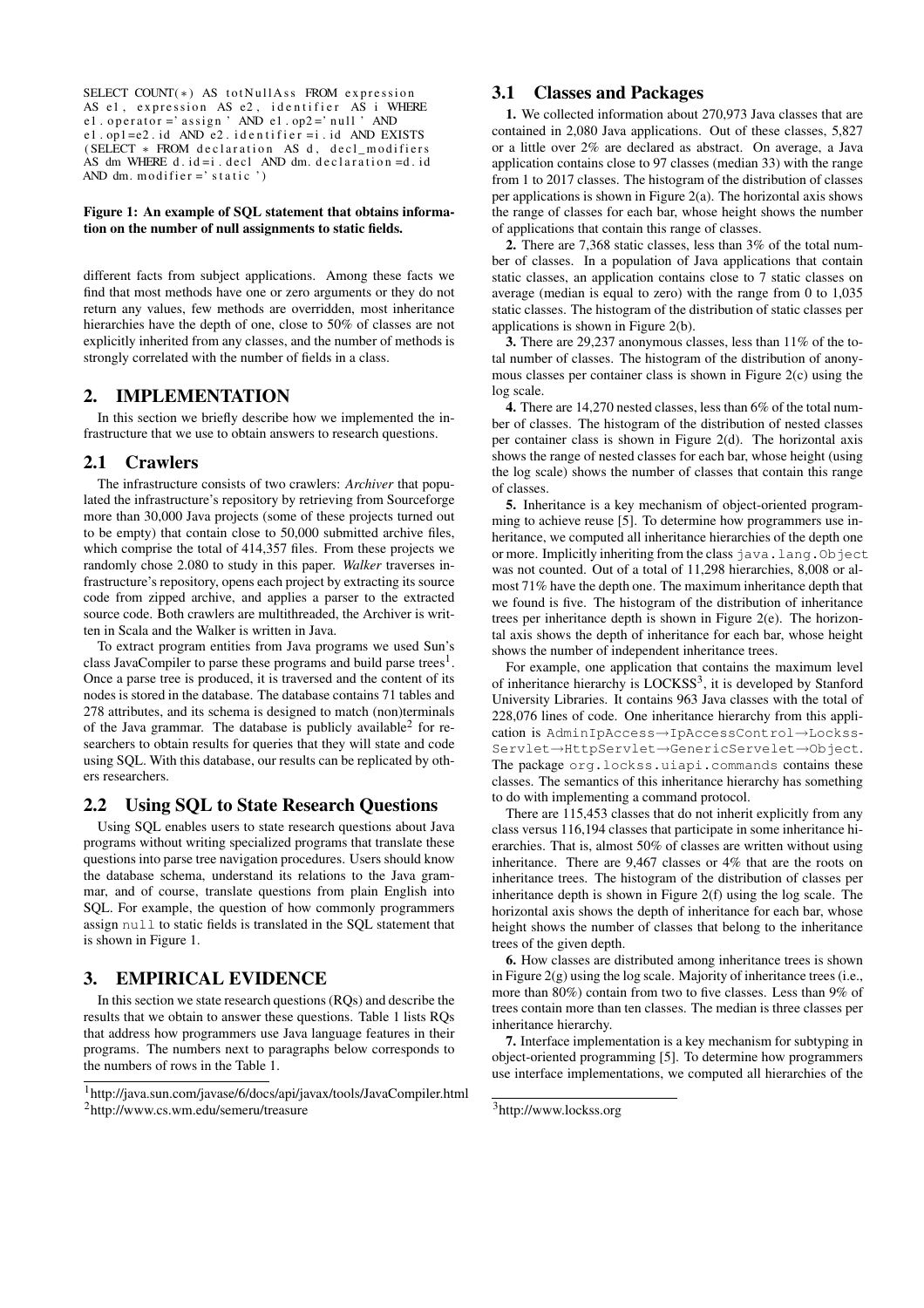depth one or more. Out of a total of 2,026 interface extend hierarchies, 1,664 or more than 82% have the depth one or more. The maximum depth that we found is five. The histogram of the distribution of interface extend trees per depth is shown in Figure 2(h). The horizontal axis shows the depth of interface implementation hierarchy for each bar, whose height shows the number of independent interface trees.

8. There are 17,254 methods that are overridden in derived classes, or less than 2% of the total of 938,779 found methods. We found that in parent/child class relationships there is 1.6 methods overridden on average with the median equal to one. Method overriding facilitates polymorphism and this result shows that this overriding feature is used by programmers but not actively. The histogram of the distribution of method overriding cases by the number of overridden methods is shown in Figure 2(i) using the log scale. The horizontal axis shows the ranges of numbers of overridden methods for each bar, whose height shows the number of inheritance trees where the number of the overridden methods is present.

9. There are 2,047 assert statements into Java applications. On average, there is one assert statement per 400 methods (median zero). The histogram of the distribution of imports by the number of applications is shown in Figure 2(j) using the log scale.

#### 3.2 Constructors and Methods

10. We found 938,779 methods that are defined in 270,973 Java classes. On average, there are 3.5 methods per class (median equal to four) with the range from 1 to 1175 methods per class. The histogram of the distribution of methods per classes is shown in Figure 3(a).

There are 145,124 classes that do not define constructors, which is over 53% of the total number of classes. Almost 40% of classes have overloaded constructors. The histogram of the distribution of the classes by the number of overloaded constructors is shown in Figure 3(b) using the log scale.

11. In Java, programmers can call methods recursively, and we found 35,846 occurrences of recursive method calls in the definitions of 938,779 methods (less than 4%). On average, there is one recursive call per 23 methods, median is zero. We count each functional call that may result in cycles in the call graph as one recursive call. The histogram of the distribution of the recursive method calls by the number of methods is shown in Figure 3(c) using the log scale.

12. Close to 25% of methods are static (excluding the method main). On average, there are 0.85 static methods per class (median equal to zero) with the range from 1 to 289 static methods per class. The histogram of the distribution of methods per classes is shown in Figure 3(d).

13. We found 84,130 methods that are declared in 24,875 Java interfaces. On average, there are 3.4 methods per interface (median equal to three) with the range from 1 to 558 methods per interface. The histogram of the distribution of methods per interfaces is shown in Figure 3(e).

14. The arity of a method is the number of arguments that this method takes. We found that over 42% of methods do not take any arguments, that is their arity is zero. The remaining 544,324 methods take from one to the maximum of 30 arguments, with the average of 1.5 arguments per method (median is equal to one). The histogram of the distribution of arities per methods is shown in Figure  $3(f)$ .

15 and 16. Methods that do not return values (i.e., return type void) constitute over 44% of all methods. On average, classes that contain methods that do not return values have 5.1 methods versus

5.8 methods that return values of some type. A total of 91,423 methods take no arguments and do not return any values. Based on 14, 15, and 16 we observe that programmers prefer to define methods that take one or zero arguments or do not return any values.

17. A total of 24,744 methods or less than 3% return arrays. Counting only classes that contain these methods, we found that there are two methods per class on average (median is one) with maximum of 137 methods per class.

18. The keyword this is used in 840,937 methods and constructors to invoke different methods and constructors 3,979,285 times (i.e., this.methodname(..)). That is, the keyword this is used in almost 90% of methods. Counting only methods that contain this, we found that there are 2.2 uses of this per method on average with the maximum of 785 uses per method. Third edition of Java says that using this "... is simpler than having to invent different names for the parameters and is not too confusing in this stylized context<sup>4</sup>. In general, however, it is considered poor style to have local variables with the same names as fields."

#### 3.3 Fields

In this section we provide evidence of how programmers use constructors and methods when they write programs.

Methods and Fields. The graph for correlations the numbers of methods with the numbers of fields in classes is shown in Figure 4(d). Correlation coefficient is equal to 0.99 that enables us to conclude that the number of fields in a class is strongly correlated with the number of methods in the same class. This result may have different implications for the tasks of maintenance and evolution of applications, for example, to predict different metrics by knowing how many fields a class holds.

19. We collected information about 448,898 fields that are declared in 270,973 Java classes. On average, a Java class contains close to two fields (median zero) with the range from zero to 1,457 fields. The histogram of the distribution of classes per applications is shown in Figure  $3(g)$ .

20. In Java, threads can access shared variables and keep private working copies of the variables to achieve a more efficient implementation of multiple threads. Java offers a mechanism to programmers, called volatile fields to ensure that working copies of variables should be reconciled with the master copies in the shared main memory when objects are locked or unlocked. We found a total of 492 volatile fields out of a total of 448,898 fields. On average, one in 500 Java classes contains volatile fields (median zero) with the range from zero to nine volatile fields. The histogram of the distribution of volatile fields per classes is shown in Figure 3(h).

Transient fields are not saved as part of the persistent states of Java objects. We detected a total of 2,305 transient fields; the histogram of the distribution of transient fields per classes is shown in Figure 3(i).

21. Out of 448,898 fields, 154,067 or 34% are declared static. On average, a Java class contains close to 0.7 static fields (median zero) with the range from zero to 1,457 fields. The histogram of the distribution of static classes per applications is shown in Figure 3(j).

Assignments of null to static fields signal garbage collector that objects that are used to be assigned to these fields, can be collected from memory [8]. Knowing how often programmers assign null to static fields can serve as a rule-of-thumb for researchers to develop tools and techniques that use this heuristics to improve memory management.

<sup>4</sup>http://java.sun.com/docs/books/jls/third\_edition/html/statements.html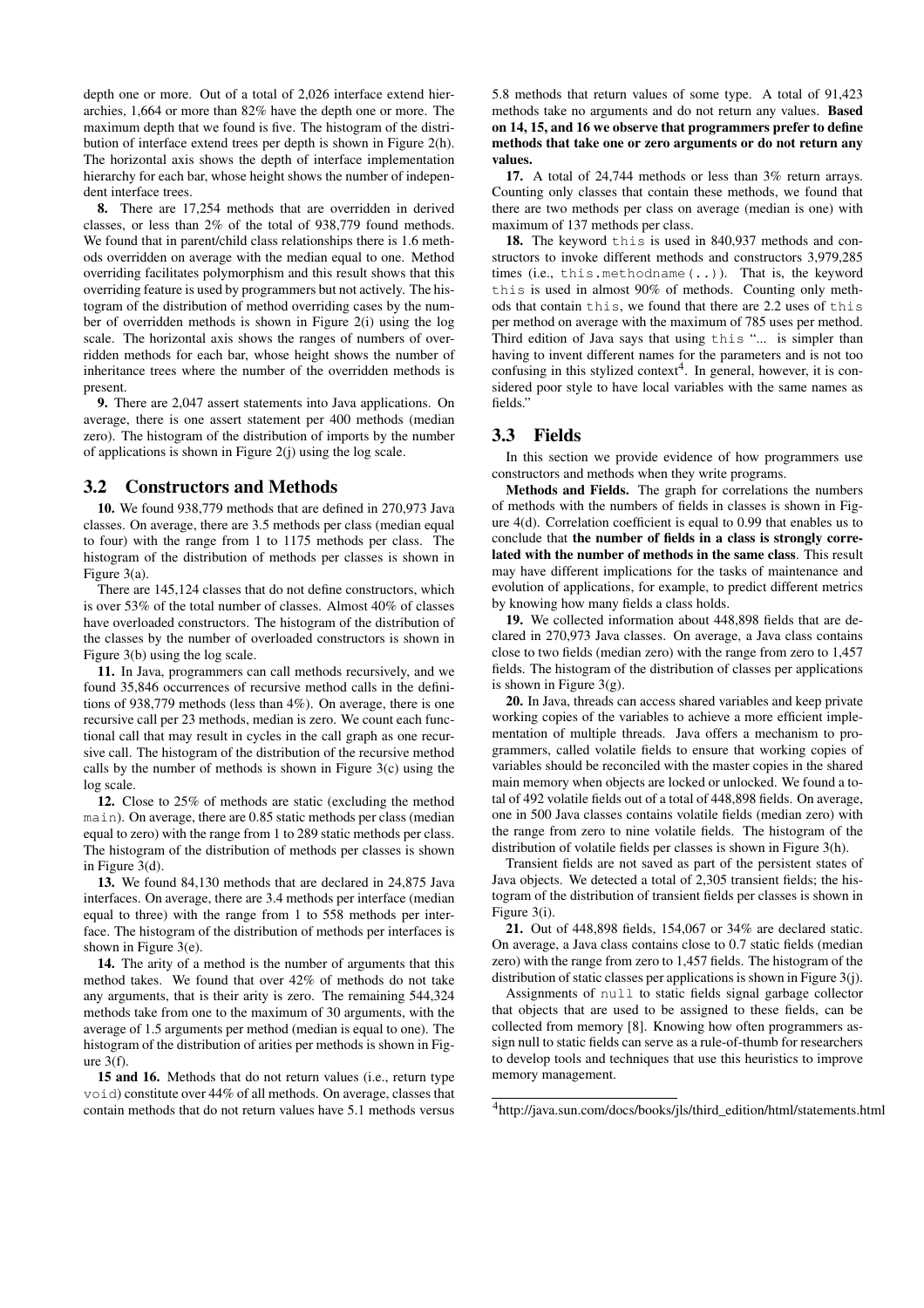

Figure 2: Histograms of classes, inheritance, method overriding, and assert statements.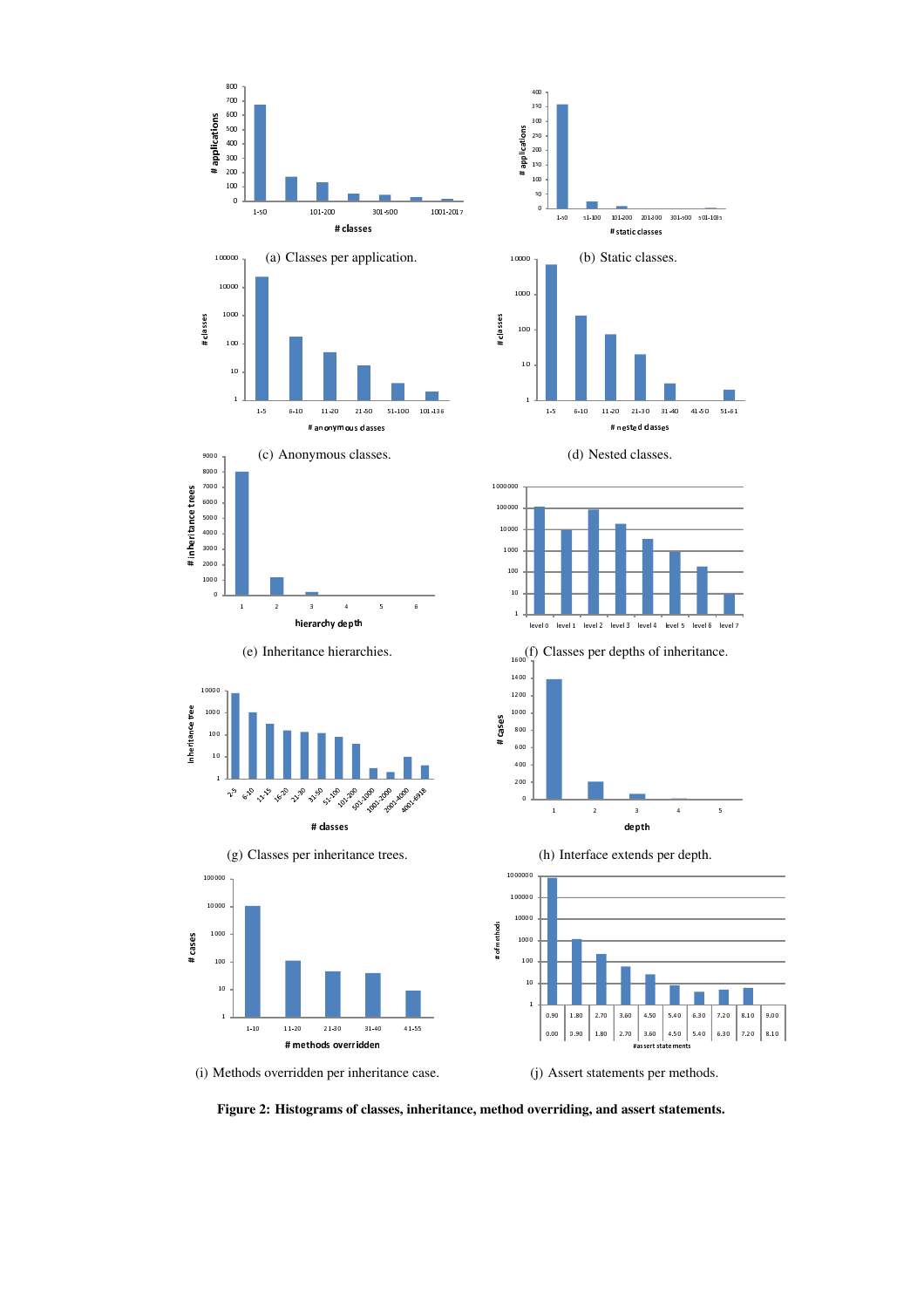



700



(b) Overloaded constructors per classes.





Figure 3: Histograms for methods, constructors, and fields.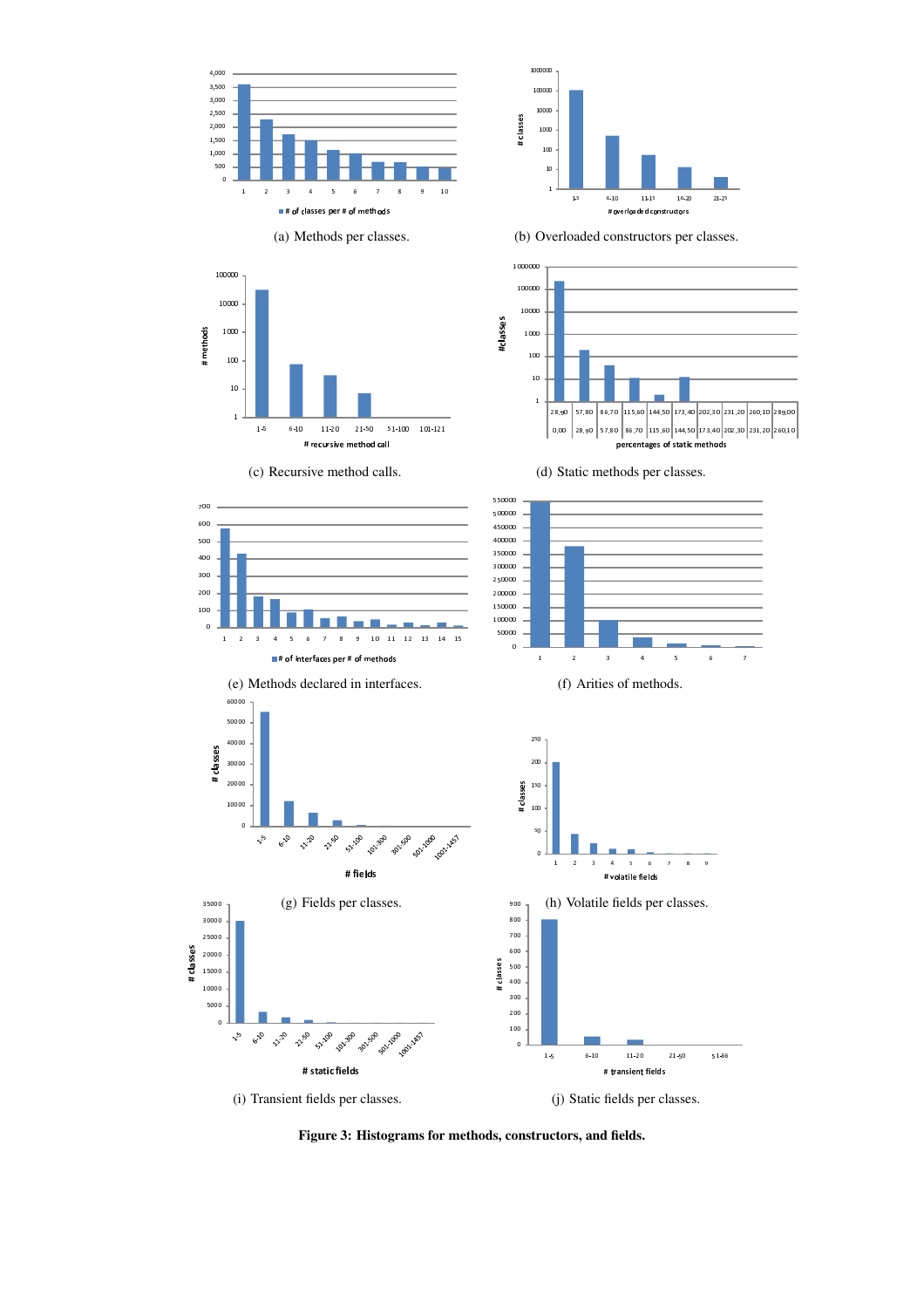We found a total of 831 assignments of null to static fields, out of a total of 29,907 assignments to static fields. In less than 2.8% of these assignments programmers used the value null.

22. Out of 448,898 fields, 231,647 or almost 52% have the type String. Approximately one in three classes has between one to 432 fields of the type String, making it one of the most popular types.

## 3.4 Statements

23. We found 620,419 conditional statements (i.e., if-else, switch, for, while, do-while) that are used in 938,779 methods, out of which 397,605 methods or approximately 64% do not have any conditional statements. Approximately 42% of the switch statements do not contain the default path. On average, there are approximately 0.8 statements per method (median equal to zero) with the range from 0 to 750 statements per method. The histogram of the distribution of these statements per methods is shown in Figure  $4(a)$ .

24. Out of 620,419 conditional statements only 4,956 (less than 1%) use simple boolean variables as their conditions. That it, most statements use expressions, and thus analyzing code to determine execution paths requires sophisticated reasoning. The histogram of the distribution of these statements per methods is shown in Figure 4(b).

Return versus Break. The graph for usages of the keywords return versus break within conditional statements is shown in Figure 4(c). The keyword return is most popular with the for statements – we counted 2,333,777 occurrences and the least popular with the switch statements – only 46,044 occurrences. Conversely, the keyword break is most popular with the for statements – we counted 245,502 (the statement switch comes next with 102,454 occurrences) occurrences and the least popular with the do-while statements – only 16,975 occurrences. In general, the keyword return is used much more often than break for all types of conditional statements except for switch, where break is used more than twice as often.

#### 3.5 Exceptions

25. We found 93,714 try/catch statements, on average one statement per ten methods (median equal to zero) with the range from 0 to 90 statements per method. The block finally is used in 6.8% after  $try/catch$  statements. The histogram of the distribution of these statements per methods is shown in Figure 4(e).

26. We found 19,181 exceptions that are thrown using the keyword throw. Considering only methods that throw exceptions, on average, close to one method throws an exception (median equal to zero) with the range from 0 to 40 exceptions thrown per method. The histogram of the distribution of these statements per methods is shown in Figure 4(f).

27. Exception propagation is a standard technique for throwing exceptions from catch blocks to propagate these exceptions to desired points at execution where they will be handled. We found 110,740 propagated exceptions. Approximated 14% of exceptions are propagated with 0.26 propagated exceptions per catch block on average (median equal to zero) with the range from 0 to 5 exceptions thrown per catch block. The histogram of the distribution of propagations per catch block is shown in Figure 4(g).

#### 3.6 Variables and Basic Types

28. We collected information about 5,775,367 local variables that are declared in method scopes. On average, a method contains close to three local variables (median zero) with the range from zero to 1,055 variables. Out of these variable, approximately 10%

are declared final. The histogram of the distribution of variables per methods is shown in Figure 4(h) using the log scale.

Using basic types versus classes that represent these types. It may come as no surprise that we found that programmers prefer to use basic types (e.g., int, boolean) to their corresponding class-based types (e.g., Integer, Boolean). However, we find it surprising that the difference is close to two orders of magnitude in favor of basic types. The most used basic type is int followed by boolean followed by long followed by double, float, byte, and short in this order. The order for class-based types is a bit different – Long and Boolean switch their respective positions. The histograms of the distribution of class and basic types are shown in Figure 4(i) and Figure 4(j) respectively.

Using increment ++ and decrement - - operators. We found 25,523 uses of the increment operator versus only 2,005 uses of decrements. That is, the number of increments is greater by more than the order of magnitude than the number of decrements.

#### 3.7 Evolution and Maintenance

Evolution and maintenance of software account for over 70% of the total cost of software projects [7, page 23]. Knowing how programmers modify code is important to justify and develop new approaches and techniques that help these programmers to deal with evolution and maintenance effectively. For example, step-wise refinement is a widely accepted approach for developing a complex program from a simple program by incrementally adding details [6]. Yet the question is if programmers follow this approach at large. We provide partial answers to this question in this section.

29. We downloaded multiple versions of applications from Sourceforge, a total of 2,427 or on average 1.5 versions per application with the median of one, that is two releases of the same application. Zero versions means only one release, and we located a maximum of 24 releases of a single application. The histogram of the distribution of the numbers of applications per versions is shown in Figure 5(a).

30. We computed the numbers of added and removed fields between different versions of the same applications. All fields whose names or types were changed were counted as added/removed. There are on average 2.57 fields added between versions of the same application with the median of 2. A maximum of 286 fields are added with a maximum of 190 fields removed. The histogram of the distribution of the numbers of added/removed fields per versions is shown in Figure 5(b).

31. We computed the numbers of added and removed methods between different versions of the same applications. All methods whose signatures were changed were counted as added/removed. There are on average 3.6 methods added between versions of the same application with the median of 3. A maximum of 262 methods are added with a maximum of 436 fields removed. The histogram of the distribution of the numbers of added/removed methods per versions is shown in Figure 5(c).

32. We computed the numbers of added and removed classes between different versions of the same applications. All classes whose names were changed were counted as added/removed. There are on average 96.3 classes removed between versions of the same application with the median of four classes removed. A maximum of 1,090 classes are added with a maximum of 1,845 classes removed. The histogram of the distribution of the numbers of added/removed classes per versions is shown in Figure 5(d).

#### 4. RELATED WORK

The work presented in this paper falls into the following two major categories: (1) Infrastructure, tools and techniques that fa-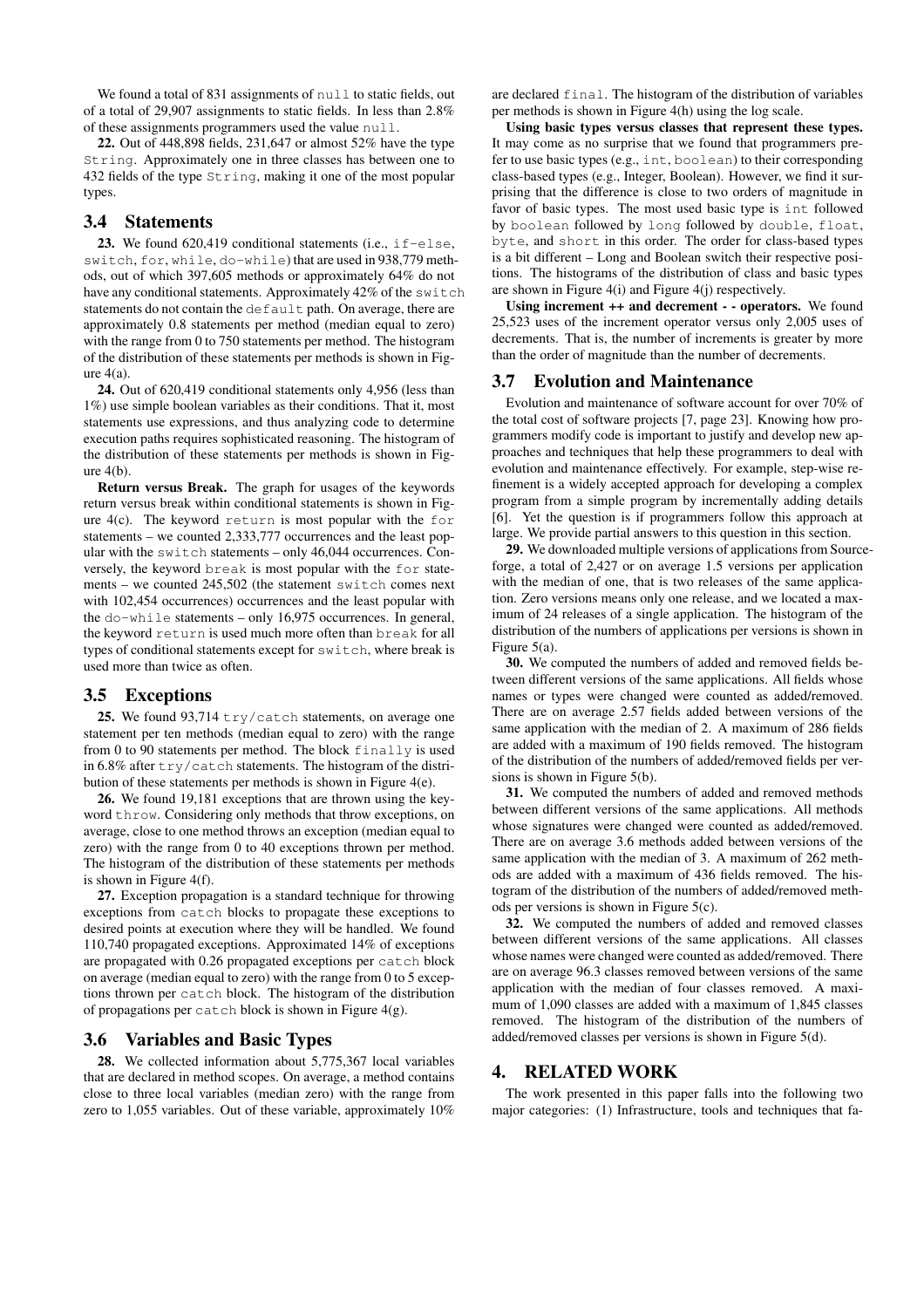

Figure 4: Histograms for conditional statements, exceptions, variables, and types.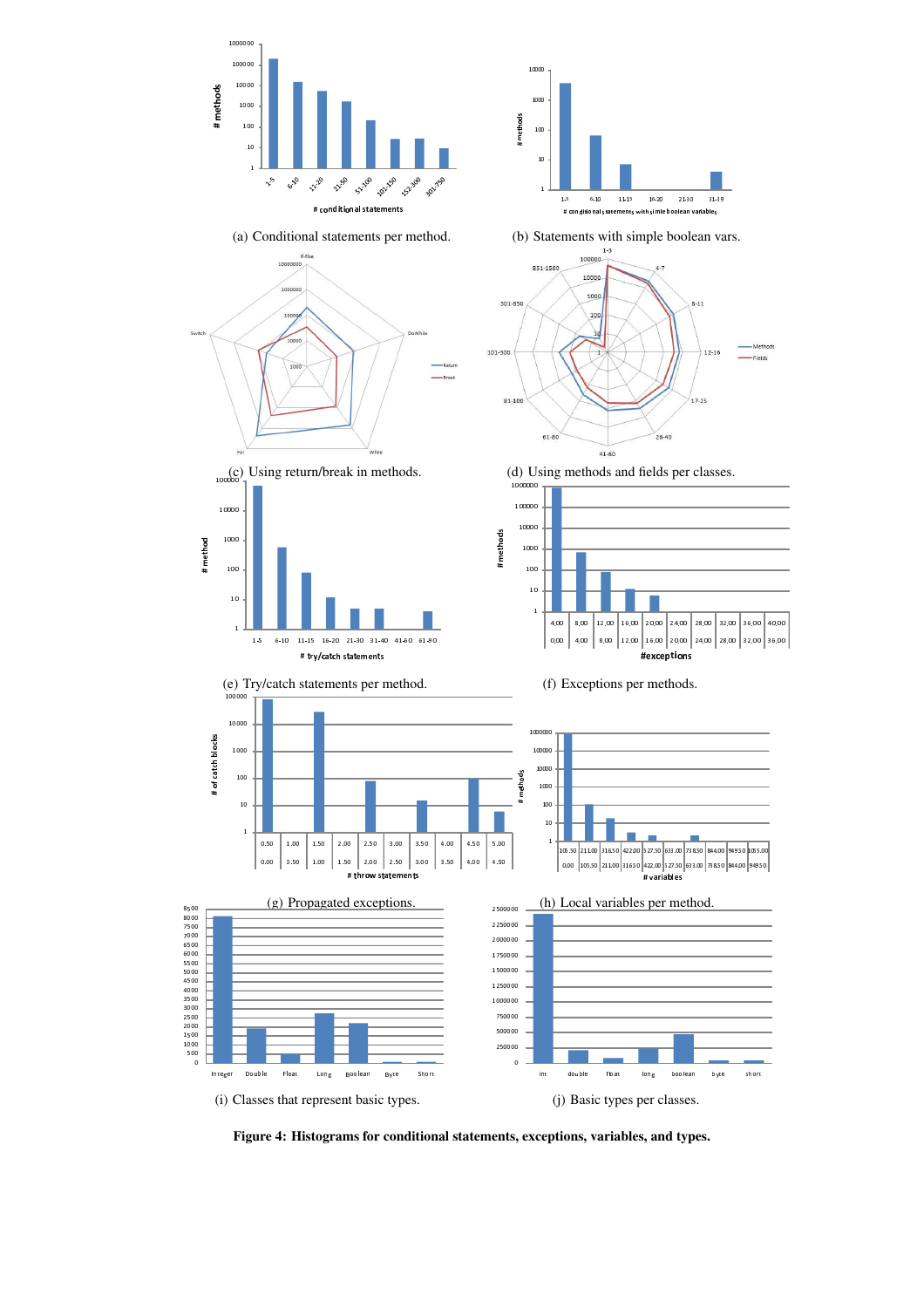| #                         | <b>Research Question</b>                | <b>Total</b>       | Mean             | Med             | <b>Max</b>       | Min            | $\sigma^2$        | Var               | Kur               | <b>Ske</b>       | CI               |
|---------------------------|-----------------------------------------|--------------------|------------------|-----------------|------------------|----------------|-------------------|-------------------|-------------------|------------------|------------------|
| 1                         | Classes, per application                | 270,973            | 96.8             | $\overline{33}$ | 2071             | $\mathbf{1}$   | 193.2             | 37,320            | 30.5              | $\overline{4.8}$ | 11.4             |
| $\overline{2}$            | <b>Static classes</b>                   | 7,368              | 6.7              | $\overline{0}$  | 1,035            | $\overline{0}$ | 38.5              | 1484              | 488               | 19.7             | 2.3              |
| $\overline{\overline{3}}$ | Anonymous classes                       | 29,237             | 0.036            | $\theta$        | 136              | $\overline{0}$ | 0.4               | 0.16              | 38595             | 146              | 0.001            |
| $\overline{4}$            | <b>Nested classes</b>                   | 14,270             | 0.06             | $\theta$        | 61               | $\mathbf{0}$   | 0.56              | 0.3               | 1819              | 30.1             | 0.002            |
| $\overline{5}$            | Inheritance hierarchies (no zero depth) | 11,298             | 1.2              | 1               | $\overline{7}$   | $\mathbf{1}$   | 0.5               | 0.26              | 12.9              | 3.2              | 0.01             |
| 6                         | Classes per inheritance tree            | 116,194            | 12.3             | $\overline{3}$  | 6,918            | $\overline{2}$ | 155               | 24,116            | 909               | 28.4             | 0.99             |
| 7                         | Interface implementation trees          | 2026               | $\overline{1.2}$ |                 | 5                | 1              | 0.54              | 0.3               | 8.7               | 2.8              | 0.03             |
| $\overline{8}$            | Methods of parent classes that are      |                    |                  |                 |                  |                |                   |                   |                   |                  |                  |
|                           | overridden by derived classes           | 17,254             | 1.6              | 1               | 55               | 1              | 3.38              | 11.4              | 77.3              | 8.2              | 0.06             |
| 9                         | Assert statements per methods           | 2.047              | 0.0025           | $\Omega$        | $\overline{9}$   | $\Omega$       | 0.07              | 0.005             | 3426              | $\overline{47}$  | 0.002            |
| 10                        | Methods per classes                     | 938,779            | 3.5              | $\overline{4}$  | 1175             | $\mathbf{1}$   | 28.6              | 818               | $\overline{415}$  | 16.8             | 13.8             |
| $\overline{11}$           | Recursive method calls                  | 35,846             | 0.04             | $\overline{0}$  | $\overline{121}$ | $\overline{0}$ | 0.31              | $\overline{0.1}$  | 33830             | 108              | 0.001            |
| $\overline{12}$           | Static methods per class (except main)  | 231,647            | 0.36             | $\Omega$        | 289              | $\Omega$       | 2.7               | $\overline{7.5}$  | 1586              | 28.4             | 0.35             |
| $\overline{13}$           | Methods per interfaces                  | 84,130             | 3.4              | $\overline{3}$  | 558              | $\overline{1}$ | 15.1              | 229               | 345               | 14.8             | 0.26             |
| $\overline{14}$           | Arities of methods                      | 544,324            | $\overline{1.5}$ | 1               | $\overline{30}$  | $\overline{1}$ | 1.06              | $\overline{1.1}$  | 39.5              | $\overline{4.2}$ | $\overline{1.5}$ |
| $\overline{15}$           | Methods that return void                | 414,953            | $\overline{5.1}$ | $\overline{3}$  | 1172             | $\mathbf{1}$   | 13.4              | 178               | 655               | $\overline{45}$  | $\overline{5.1}$ |
| 16                        | Methods that return non-void            | 523,826            | $\overline{5.8}$ | 3               | 888              | $\mathbf{1}$   | 14.1              | 199               | 655               | 20               | $\overline{5.7}$ |
| 17                        | Methods that return arrays              | 24,744             | $\overline{2}$   | 1               | 137              | $\mathbf{1}$   | 2.7               | 7.3               | 761               | 18.8             | $\overline{2}$   |
| $\overline{18}$           | Using this, per method                  | 840,937            | 2.2              | 1               | 785              | $\overline{0}$ | $\overline{5.6}$  | 31.6              | 3983              | $\overline{48}$  | 2.2              |
| 19                        | Class fields                            | 448,898            | $\overline{1.9}$ | $\Omega$        | 1,457            | $\mathbf{0}$   | 8.4               | $\overline{71}$   | 5923              | $\overline{51}$  | 0.03             |
| $\overline{20}$           | Volatile fields                         | 492                | 0.002            | $\Omega$        | $\overline{9}$   | $\mathbf{0}$   | 0.075             | 0.006             | 3892              | 54.4             | 0.0003           |
| $\overline{21}$           | Static fields                           | 154,067            | 0.7              | $\Omega$        | 1457             | $\overline{0}$ | 6.3               | 39.3              | 15807             | 93               | 0.03             |
| $\overline{22}$           | Fields of type String, per class        | 231,647            | 0.3              | $\overline{0}$  | 432              | $\overline{0}$ | 2.5               | 6.2               | 7738              | 65.3             | 0.3              |
| $\overline{23}$           | Conditional statements, per method      | 620,419            | 0.76             | $\theta$        | 750              | $\overline{0}$ | $\overline{3.3}$  | $\overline{11}$   | 10417             | 65.7             | 0.007            |
| $\overline{24}$           | Conditional statements that use simple  |                    |                  |                 |                  |                |                   |                   |                   |                  |                  |
|                           | boolean variables as their conditions   | 4,956              | 0.006            | $\Omega$        | 39               | $\overline{0}$ | 0.14              | 0.02              | 25482             | 114              | 0.0003           |
| 25                        | Try/catch statements, per method        | 93,714             | 0.11             | $\theta$        | 90               | $\mathbf{0}$   | 0.51              | 0.26              | 4571              | 34.7             | 0.001            |
| $\overline{26}$           | Exceptions, per method                  | 818,358            | 0.9              | $\Omega$        | 40               | $\overline{0}$ | 0.26              | 0.07              | 2059              | 29.2             | 0.02             |
| $\overline{27}$           | Exceptions thrown from catch blocks     | 110,740            | 0.26             | $\Omega$        | $\overline{5}$   | $\overline{0}$ | 0.45              | $\overline{0.2}$  | $\overline{3.9}$  | 1.6              | 0.26             |
| $\overline{28}$           | Local variable per method               | 818,358            | 0.87             | $\overline{0}$  | 1055             | $\overline{0}$ | 4.6               | $\overline{20.8}$ | 6023              | $\overline{43}$  | 1.35             |
| $\overline{29}$           | Versions per applications               | 2,427              | 1.5              | 1               | $\overline{24}$  | $\overline{0}$ | 1.86              | 3.45              | $\overline{58.3}$ | 6.8              | 1.38             |
| 30                        | Removed/added fields between versions   | 6,249              | 2.57             | $\overline{2}$  | 286              | $-190$         | 14                | 194.7             | 54.8              | 0.2              | 2.2              |
| $\overline{31}$           | Removed/added methods between versions  | 7,861              | 3.6              | $\overline{3}$  | 262              | $-438$         | $\overline{21.5}$ | 464.3             | 111.4             | $-5.5$           | 3.2              |
| $\overline{32}$           | Removed/added classes between versions  | $\overline{5,713}$ | $-96.3$          | $-4$            | 1.090            | $-1,845$       | 379.5             | 144084            | 11.2              | $-2.54$          | $-181$           |

|  | Table 1: Research question and answers. |  |  |  |
|--|-----------------------------------------|--|--|--|
|--|-----------------------------------------|--|--|--|

cilitate learning source code artifacts, and (2) empirical studies and analyses that review and explain the correlations of these artifacts.

Infrastructure. Howison et al. [9] created a collaborative data and analysis repository, called FLOSSMole in order to gather, share, and store comparable data and analyses of open-source projects. Our paper is different from this work, since we collect and analyze the data at the source code level of OSS projects in large repositories, whereas FLOSSMole gathers metadata (e.g., project topics, activity, statistics, licenses, developer skills etc).

Kiefer et al. [12] proposed an EvoOnt, a software repository data exchange format based on a Web ontology language to facilitate mining software repositories for software analysis. Contrary to EvoOnt, we ask research questions at source-code level and answering those RQs with EvoOnt is not currently possible since it will require a significant extension of EvoOnt.

Mockus describes some tools and techniques for gathering, indexing, and updating of a large universal repository for publicly accessible version control systems [16]. While the work of Mockus concentrates on creating a Universal Version History of publicly available software projects, we answer specific research questions using statistical methods.

In a different paper, Mockus et al. examined data from two major

open source projects, Apache and Mozilla, to investigate whether open source style of software development can compete with traditional commercial development method successfully in terms of developer participation, core team size, code ownership, productivity, defect density, and problem resolution intervals [17]. This study is more focused on the artifact of change and maintenance of the software than statistics about source code.

Ossher et al. built SourcererDB, an aggregated repository of 2,852 statically analyzed and cross-linked open-source Java projects from sourceforge, Apache and Java.net [18]. All the extracted data in SourcererDB is stored in a relational database, similarly to our approach. Our work is different from SourcererDB, since we address and statistically analyze this data to provide important insights into open-source software development practices.

Studies and analyses.Baxter et al. presented the first-in-depth study on the structure of Java programs [2]. In their study, they analyzed 56 Java applications and measured several key structural attributes (e.g., number of methods, number of fields etc.) to see if these structural characteristics obey power laws. While our study investigates similar structural characteristics to those studied in Baxter et al., we explore more different research questions, we perform our study on a significantly larger dataset (that is several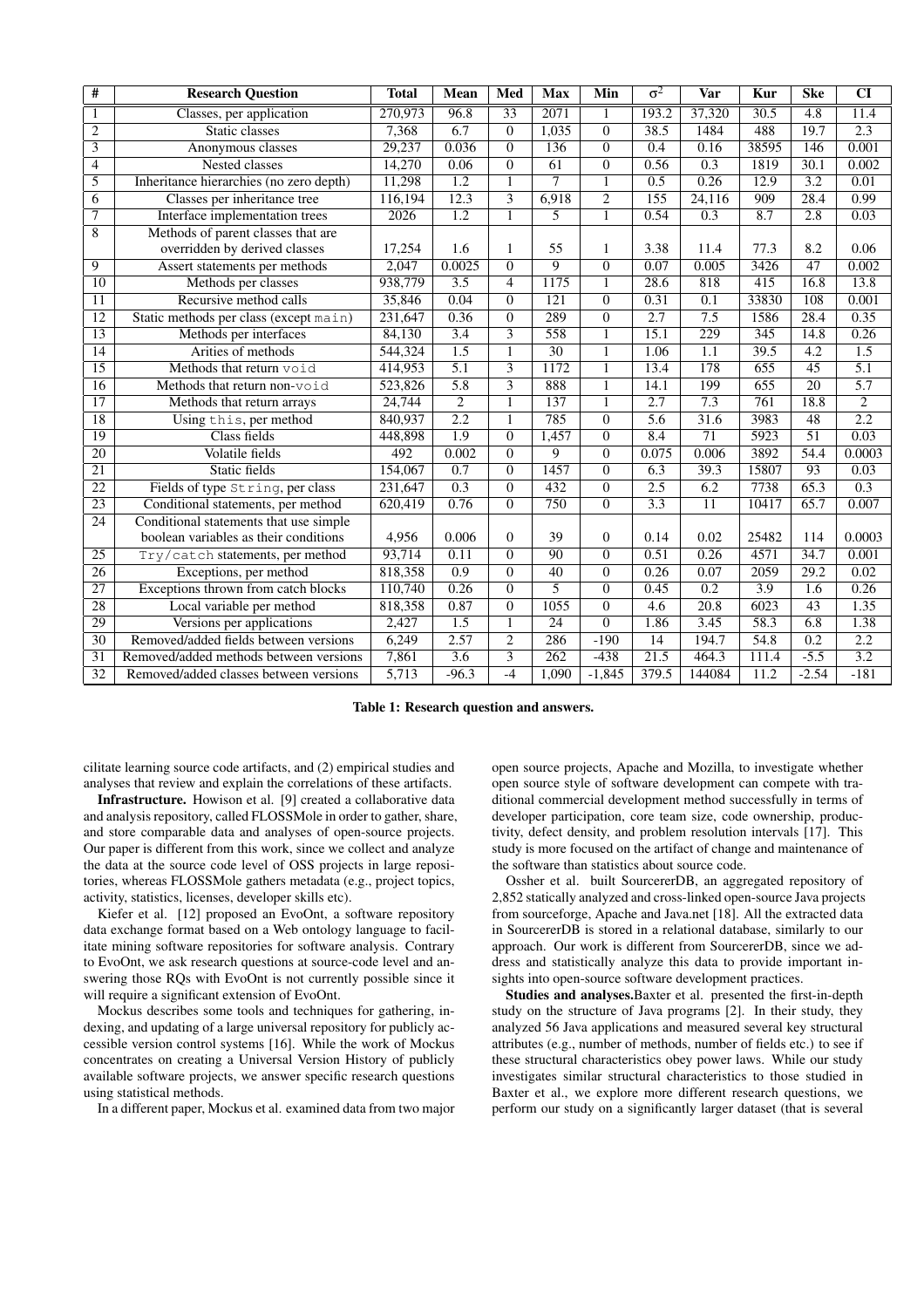

(c) Removed/added methods across versions of applications.



(b) Removed/added fields across versions of applications.



(d) Removed/added classes across versions of applications.

Figure 5: Histograms for evolution of applications.

thousand programs) and we focus on practical applications of our findings, which can be addressed while gleaning this information from large repositories.

Kim and Whitehead analyzed signature change properties of seven software project histories and revealed multiple properties of signature changes [13]. While in our current work we do not address questions, which are relevant to the evolution of signature change patterns, we are planning to tackle these research questions on our dataset for the future work.

Jiau and Kao [11] examined correlation between user and developer activities and the state of development of open-source projects. This study is structurally similar to our paper, however, their research questions are not concerned with source code level details like ours.

Koch [15] explores possible benefits of communication and coordination tools in Sourceforge open-source projects. Our approach, on the other hand, obtains information from the source code artifacts.

The work by Succi et al. [21] is relevant to our work as it statistically explores various properties of source code elements (that is, computing metrics from Chidamber and Kemerer suite [4]) on a large data set of publicly available projects. While the work by Succi et al. focuses on analyzing correlations among software metrics extracted from a number of open-source projects, our work is concerned with gaining insights into a large number of research questions.

Finally, the work by Shang [19] can be used to speed up and scale up analysis and mining software repositories using distributed computing platforms. We plan to rely on MapReduce in our future work to reduce computation time for updating and analyzing projects in our infrastructure.

# 5. CONCLUSION

In this paper we describe an infrastructure for doing empirical research in source code artifacts. Using this infrastructure we obtain insight into over 2,080 Java applications. We pose 32 research questions, explain rationale behind them, and obtain results that shed light into the practice-at-large of writing Java code.

#### Acknowledgments

We warmly thank anonymous reviewers for their comments and suggestions that helped us to improve the quality of this paper. This work is supported by NSF CCF-0916139, CCF-0916260, Accenture, and United States AFOSR grant number FA9550-07-1-0030. Any opinions, findings and conclusions expressed herein are the authors' and do not necessarily reflect those of the sponsors.

## 6. REFERENCES

- [1] J. Armstrong. Discovery and communication of important marketing findings: Evidence and proposals. General Economics and Teaching 0412011, EconWPA, Dec. 2004.
- [2] G. Baxter, M. Frean, J. Noble, M. Rickerby, H. Smith, M. Visser, H. Melton, and E. Tempero. Understanding the shape of java software. *SIGPLAN Not.*, 41(10):397–412, 2006.
- [3] G. Booch. Keynote speech: The complexity of programming models. In *AOSD*, page 1, 2005.